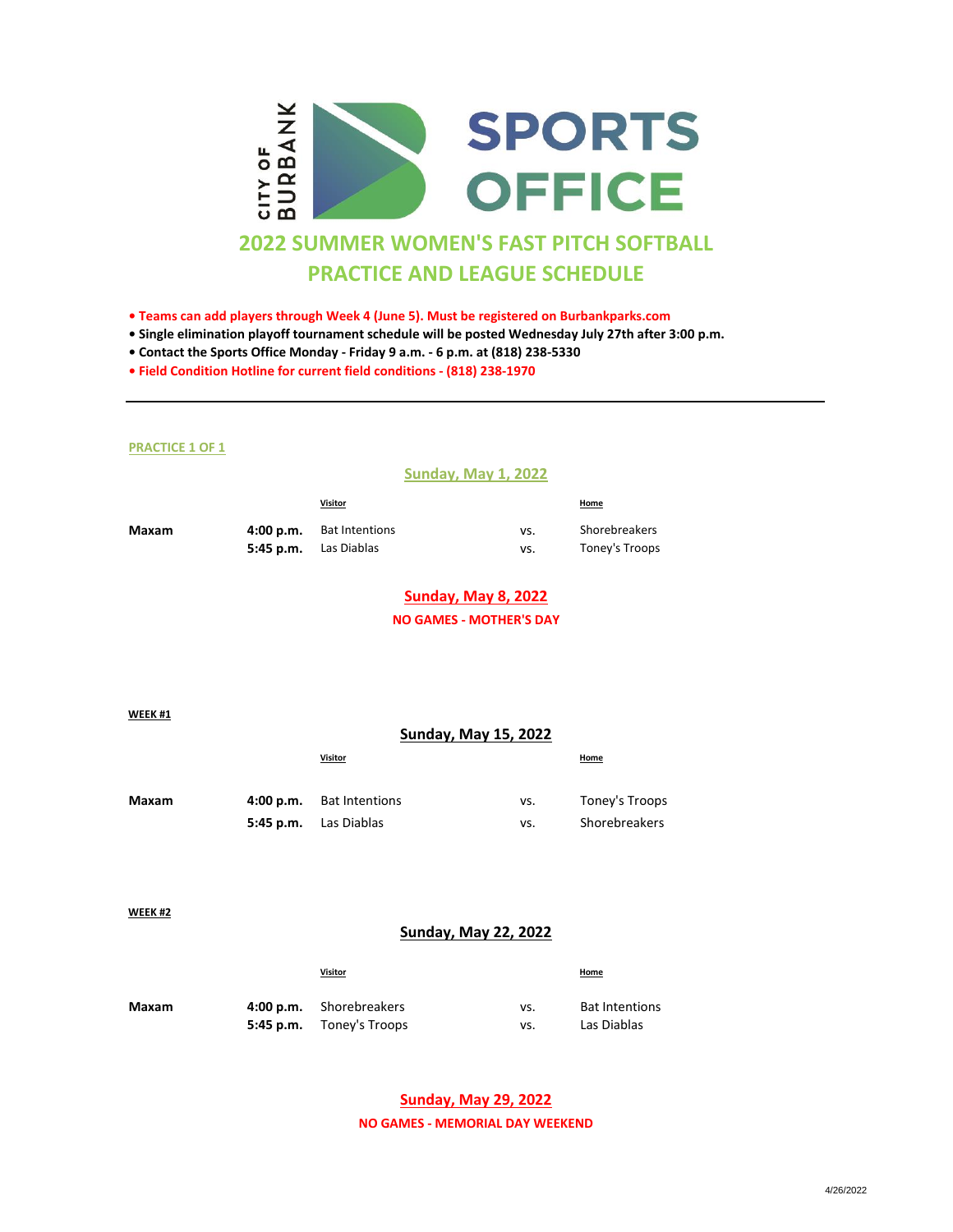### **WEEK #3**

# **Sunday, June 5, 2022**

|       | <b>Visitor</b>                  |     | <b>Home</b>    |
|-------|---------------------------------|-----|----------------|
| Maxam | 4:00 p.m. Shorebreakers         | vs. | Toney's Troops |
|       | <b>5:45 p.m.</b> Bat Intentions | VS. | Las Diablas    |

# **END OF ROUND 1**

**WEEK #4**

## **Sunday, June 12, 2022**

## **WEEK 4 - LAST DAY TO SUBMIT ROSTER ADD-ONS.**

|       | Visitor                  |     | Home                  |
|-------|--------------------------|-----|-----------------------|
| Maxam | 4:00 p.m. Toney's Troops | vs. | <b>Bat Intentions</b> |
|       | 5:45 p.m. Shorebreakers  | VS. | Las Diablas           |

**WEEK #5**

# **Sunday, June 19, 2022**

|       | <b>Visitor</b>                  |     | <b>Home</b>    |
|-------|---------------------------------|-----|----------------|
| Maxam | 4:00 p.m. Las Diablas           | VS. | Toney's Troops |
|       | <b>5:45 p.m.</b> Bat Intentions | VS. | Shorebreakers  |